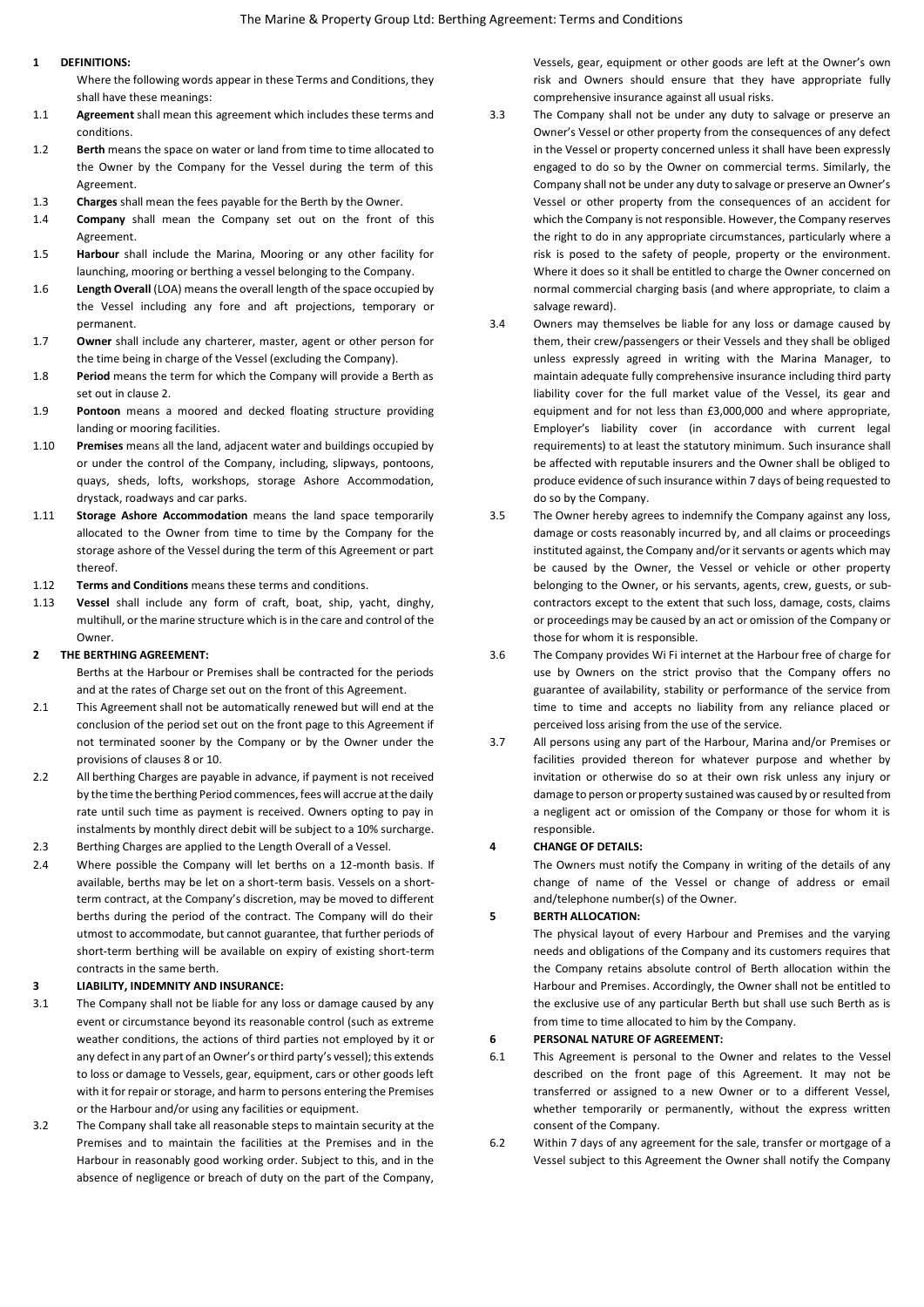in writing of the name, address and telephone numbers of the Purchaser, Transferee or Mortgagee, as the case may be.

6.3 In the event that the Owner sells/transfers the ownership of the Vessel during the term of this Agreement, whereby the new owner wishes to berth the Vessel at the Harbour, the Company will not unreasonably refuse a new owner a berthing contract on terms to be agreed with the new Owner, subject to all accounts being settled in relation to the Vessel up to the date of transfer.

### **7 USE OF BERTH BY COMPANY WHEN VACANT:**

The Company reserves the right to use the Berth when it is left vacant by the Owner. If Owner's remove vessels from the Harbour or take them away for an extended period of time the Company must be notified in advance.

# **8 TERMINATION:**

- 8.1 The Company shall have the right (without prejudice to any other rights it may have in common law) to terminate this Agreement in the following manner in the event of any breach by the Owner.
- 8.2 In the event of any breach of this Agreement by the Owner, the Company may serve notice on the Owner specifying the breach and requiring him to remedy the breach within 14 days of the date of the notice. In the event of any serious or persistent breach or such breach poses an immediate risk or threat to the health, safety and welfare of any person or property the time specified for remedy may be immediate or extremely short. If the Owner fails to affect the remedy within that time, or if the breach is not capable of remedy, the Company may serve notice on the Owner terminating this Agreement and requiring him to remove the Vessel from the Harbour or Premises immediately.
- 8.3 If the Owner fails to remove the Vessel on termination of this Agreement whether under this clause or otherwise, the Company shall be entitled:
- 8.3.1 to charge the Owner at the Company's 24-hour rate for overnight visitors for each day between termination of this Agreement and the actual date of removal of the Vessel from the Harbour and Premises; and/or
- 8.3.2 at the Owner's risk (save in respect of loss or damage caused by the Company's negligence or other breach of duty during such removal) to remove the Vessel from the Harbour and Premises and thereupon secure it elsewhere and charge the Owner with all costs reasonably arising out of such removal including alternative berth fees.
- 8.4 Any notice of termination under this Agreement shall, in the case of the Owner, be served personally on the Owner or sent by registered post or recorded delivery service to the Owner's last known address and in the case of the Company shall be served at is principal place of business or registered office.
- 8.5 The Company has the right to terminate this Agreement, by giving written notice to the Owner, if at any time the Harbour or Marina Premises shall be so damaged, impeded, or interfered with by force majeure (as defined below) as to render it unlikely that the Company will be able to continue to provide a berth in accordance with this Agreement. For the purposes of this condition, force majeure means any event or circumstances (whether arising from natural causes, human agency or otherwise) beyond the Company's reasonable control including (but not limited to) weather conditions, riots, civil commotion, fire or war.
- 8.6 All amounts due by the Owner under this Agreement shall be paid in full without any set-off, counterclaim, deduction or withholding.

### **9 RIGHT OF SALE AND OF DETENTION:**

9.1 Where the Company accepts a Vessel, gear, equipment or other goods for berthing, repair, or storage the Company does so subject to the provision of the Torts (Inference with Goods) Act 1977 (the Act). This Act confers a right of sale on the Company in circumstances where an Owner fails pay monies due or fails to collect or accept re-delivery of the goods (which includes a Vessel and/or any other property). The Vessel and/or other property shall be sold by the best method of sale reasonably available in the circumstances. The proceeds of the sale after payment of the said money due and the expenses of the sale shall be paid to the Owner of the Vessel and/or other property. Such sale will not take place until the Company has given notice to the customer in accordance with the Act.

- 9.2 Advice regarding the Act may be obtained from the Citizens Advice Bureau, Law Centre or any firm of solicitors.
- 9.3 Maritime Law entitles the Company in certain other circumstances to bring an action against a Vessel to recover debt or damages, such action may involve the arrest of the Vessel through the Courts and its eventual sale by the Court. Sale of a Vessel may also occur through the ordinary enforcement of a judgement debt against the Owner of a Vessel or other property.
- 9.4 Notwithstanding the above, the Company reserves a general possessory lien (i.e. the right to take possession of and prevent the Owner from gaining access to, using or moving a Vessel and/or other property), to detain and hold onto the Owner's Vessel or other property pending payment by the Owner of any sums due to the Company. If this Agreement is terminated or expires while the Company is exercising this right of detention it shall be entitled to charge the Owner at the Company's 24 hour rate for overnight visitors for each day between termination or expiry of this Agreement and the actual date of payment (or provision of security) by the Owner and removal of the Vessel from the Harbour or Premises. The Owner shall at any time be entitled to remove the Vessel or other property upon providing proper security, for example a letter of guarantee from a Bank or a cash deposit, sufficient to cover the debt with interest and, where the debt is contested, a reasonable provision for the Company's prospective legal costs.

#### **10 TERMINATION BY OWNER:**

- 10.1 This Agreement may be terminated on six calendar months written notice by the Owner to the Company for 12 month annual contracts. Save for where the Agreement has been terminated by the Company under clause 8.5, refunds of any sums paid by the Owner under the Agreement for any contracts under 12 months will only be considered in exceptional and unforeseen personal circumstances. Following such notice, the Company shall prepare an account of:
- 10.1.1 all sums owed by the Owner in respect of services or facilities used up to the intended date of departure of the Vessel; and
- 10.1.2 the Charge that would have been payable by the Owner to the Company in respect of this Agreement for the actual length of stay up to the intended date of departure of the Vessel at the relevant published Seasonal or visitor rate; less
- 10.1.3 the sum actually paid by the Owner to the Company in respect of this Agreement.
- 10.2 Where the balance is in favour of the Company the Owner shall be required to pay the balance before removal of the Vessel from the Harbour or Premises and where the balance is in favour of the Owner the Company shall pay it to the Owner at the end of the notice period and following the departure of the Vessel from the Harbour or Premises.
- 10.3 If the Charges are paid for by Direct Debit, the full balance of all berthing Charges including the six calendar months' notice period must be paid in full before this Agreement may be cancelled. The Owner must notify the Company immediately if the Direct Debit mandate is cancelled, any fees incurred by the Company resulting from a failed Direct Debit will be charged to the Owner.
- 10.4 Should the Vessel continue to be berthed at the Harbour or stored at the Premises beyond the agreed cancellation date then berthing or storage will be charged at the Company's published daily rates.
- 10.5 Refunds for termination will not be given retrospectively. The refund will apply from the date when the six calendar months' notice period was formally given to the Company by the Owner.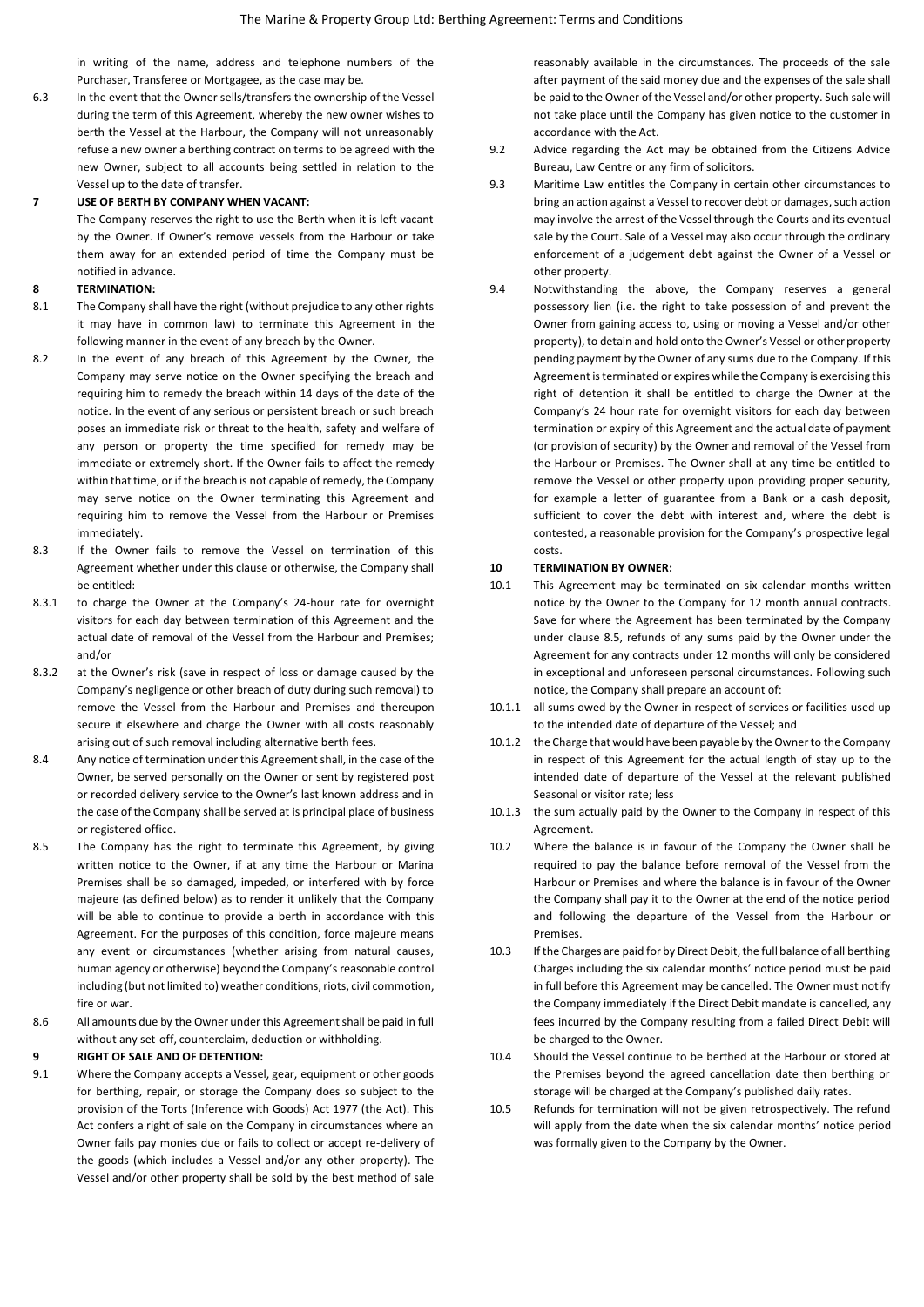# **11 VESSEL MOVEMENTS:**

- 11.1 The Company reserves the right to move any Vessel, gear, equipment or other goods at any time for reasons of safety, security or good management of the Harbour and Premises.
- 11.2 A copy of the Company's scale of charges for Vessel movements will be provided to the Owner before they enter into an agreement with the Company. Where a specific date or tide range for relaunch of the Vessel has been agreed between the Owner and the Company at the time of slipping or lifting out (or arrival by land) this charge alone will be payable for the launch. However, where the Owner requests a different date or tide range the company reserves the right to charge the Owner for the cost of moving other vessels to gain access to the launch point and for any attendant expenses, such as crane hire. The Company will provide the Owner with an estimate of such costs and charges prior to incurring them.
- 11.3 Vessels shall be berthed or moored by the Owner in such a manner and position as the Company may require and unless otherwise agreed adequate warps and fenders for the Vessels shall be provided by the **Owner**
- 11.4 No Vessel, when entering or leaving or manoeuvring in the Harbour, shall be navigated at such a speed or in such a manner as to endanger or inconvenience other vessels in the Harbour.
- 11.5 If the Owner requests a launch or lift of their Vessel by the Company in their absence, it is the obligation of the Owner to ensure that the Vessel is in all respects watertight and all hull openings inspected and closed prior to the planned launch date. The Company accepts no responsibility for the watertight integrity or otherwise of the Vessel upon launch.
- 11.6 *Advisory Note:* Owners, their guests and crew are advised that Vessels are at all times subject to the speed restrictions and byelaws of the Harbour and Navigation Authorities and the requirements and powers of regulatory authorities, including but not limited to the Maritime and Coastguard Agency and the Health and Safety Executive; there are criminal penalties for the breach of such restrictions, requirements and Byelaws.

### **12 COMMERCIAL USAGE:**

No part of the Company's Harbour or Premises or any Vessel or vehicle shall be used by the Owner for any commercial purpose, including hiring, embarkation or disembarkation of charter parties, sale or demonstration of sale or hire of the vessel provided that the occasional use of the vessel by a personal friend of the Owner on payment to the Owner of a contribution towards the actual running costs of the said vessel shall not be deemed a commercial purpose except where the Owner has sought and obtained prior written agreement from the Company. Where this Agreement is granted to a commercial operator whose Vessel is operated for hire or reward in the course of trading. special conditions will apply to this Agreement as appended.

#### **13 STORAGE:**

- 13.1 Dinghies, tenders and rafts shall be stowed aboard the Vessel unless the Company allocated a separate Berth for them.
- 13.2 No gear, fittings or equipment, supplies, stores or the like shall be left upon the pontoons, in the car parks or throughout the Harbour and Company's Premises.
- 13.3 At the Company's discretion, and only subject to specific criterion, may masts remain stepped whilst the vessel is laid up in the Storage Ashore Accommodation. Removal of sails, spray hoods and dodgers will be obligatory.
- 13.4 It is strictly forbidden to start Vessel engines in gear and other boat machinery whilst stored in the Storage Ashore Accommodation.
- 13.5 Children are not permitted onto the Storage Ashore Accommodation without prior permission of the Company.
- 13.6 Owners are instructed not to move or interfere with boat supports put in place by the Company.
- 13.7 Owners carrying out personal work in the Storage Ashore Accommodation must ensure that all debris is cleaned up and disposed

of correctly at the end of each day. Appropriate steps must be taken to contain the work area around the Vessel, particularly when undertaking any kind of work involving spraying or blasting.

- 13.8 Owner's using ladders to access their Vessels whilst on the Storage Ashore Accommodation, do so at their own risk. Owners are responsible for ensuring they are in good working order and correctly secured to the Vessel before use. All Owner's ladders must be removed from the Vessel and secured or removed from site when not in use. The Company will not provide ladders to Owners to access their Vessels.
- 13.9 Vehicles are not allowed to park in the Storage Ashore Accommodation, only the loading and unloading of vehicles is permitted in this area with supervision.
- 13.10 Owner's must ensure that their Vessel is maintained in a clean, tidy and seaworthy state at all times. Owners are responsible for checking and maintaining adequate and secure mooring lines at all times, particularly prior to any adverse weather conditions. Owners are responsible for checking and maintaining the security of any Vessels stored ashore, including covers, cradles and chocks.

### **14 PARKING:**

Subject always to the availability of parking spaces, Owners and their crew may only park vehicles on the Premises in accordance with the directions of the Company. Parking is available at the absolute discretion of the Company and vehicles may only be parked when the berth holder is making concurrent use of or visiting their boat. Company car parks are not permanent parking facilities. Owners are advised to take note of parking signage on the Premises. Any relevant parking permits must be displayed at all times or any instructions to input vehicle registration details must be followed, all other vehicles must pay the relevant parking charge as displayed on the Premises. All vehicles parked on the Premises must be insured, taxed and road worthy. Motor caravans, trailers and tents may not be parked or used anywhere on the Company's Premises without the prior written consent of the Company. Boat trailers may only be parked with prior agreement of the Company in the designated storage area and the published storage charges must be paid in advance. The Company shall not accept any liability for any loss or damage to vehicles left on the Premises. Cars are to be parked only in the signposted areas and are parked at the sole risk of the Owner.

### **15 ELECTRICITY:**

The Owner may use the electricity provided for the moorings provided that he has obtained the Company's prior written consent and has obtained a meter (if applicable). A meter may be obtained from the Company, the cost of which is charged in accordance with the published rates, or alternatively any meter provided by the Owner must first be provided to the Company in order that it may be tested to ensure it meets the required standards. In the event that the Owner uses electricity without the prior consent of the Company and/or the Company becomes aware that the meter supplied by the Owner is faulty, the Owner shall be liable to pay the Company the sum of £100 plus VAT, without prejudice to any other rights the Company may have under this Agreement, for each quarter that the meter is not working and/or the Owner is using electricity without consent.

### **16 MARINA AND HARBOUR REGULATIONS:**

- 16.1 The Owner shall at all times observe the Company's regulations and in particular:
- 16.1.1 the Owner shall provide and maintain at least one fire extinguisher, which is approved and manufactured to EN3 standards for portable fire extinguishers and ensure it is fit for purpose for the Vessel and for immediate use in case of fire;
- 16.1.2 the Owner shall refuel only at the designated fuelling berth and are to vacate the berth when the fuelling operation is completed. Where fuel is required to be transferred in portable containers, the Company reserves the right to refuse the use of any container deemed unfit for the purpose.